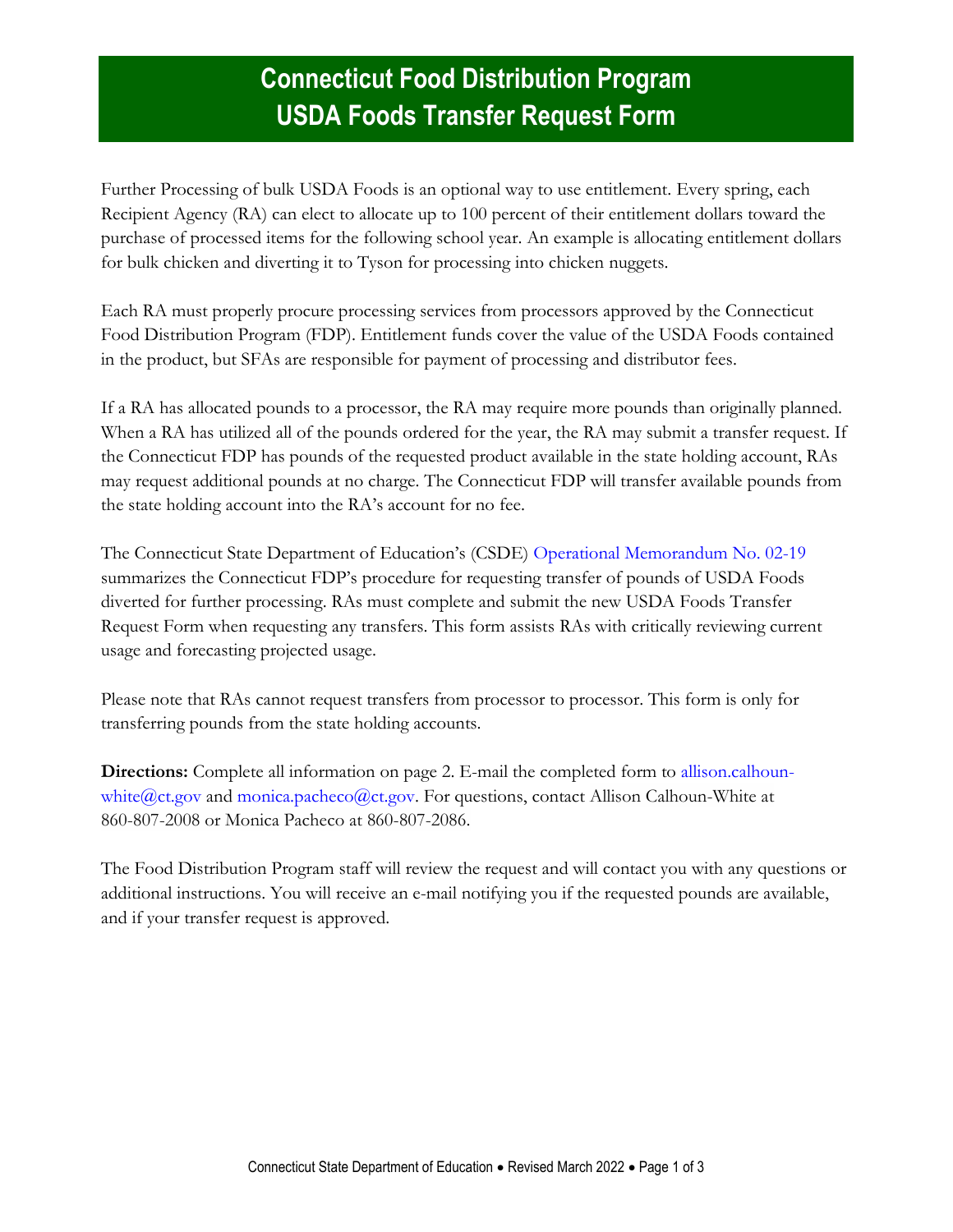## **Connecticut Food Distribution Program USDA Foods Transfer Request Form**

| Name:                                                                     |
|---------------------------------------------------------------------------|
| <b>District</b>                                                           |
| Date:                                                                     |
| Processor name:                                                           |
| <b>USDA Foods material code number:</b>                                   |
| Current number of pounds in your account:                                 |
| Usage history (pounds) for last 6 months:                                 |
| Projected usage (pounds) through the end of the school year:              |
| Number of pounds requested:                                               |
| Please explain the request and your plan to utilize the requested pounds: |